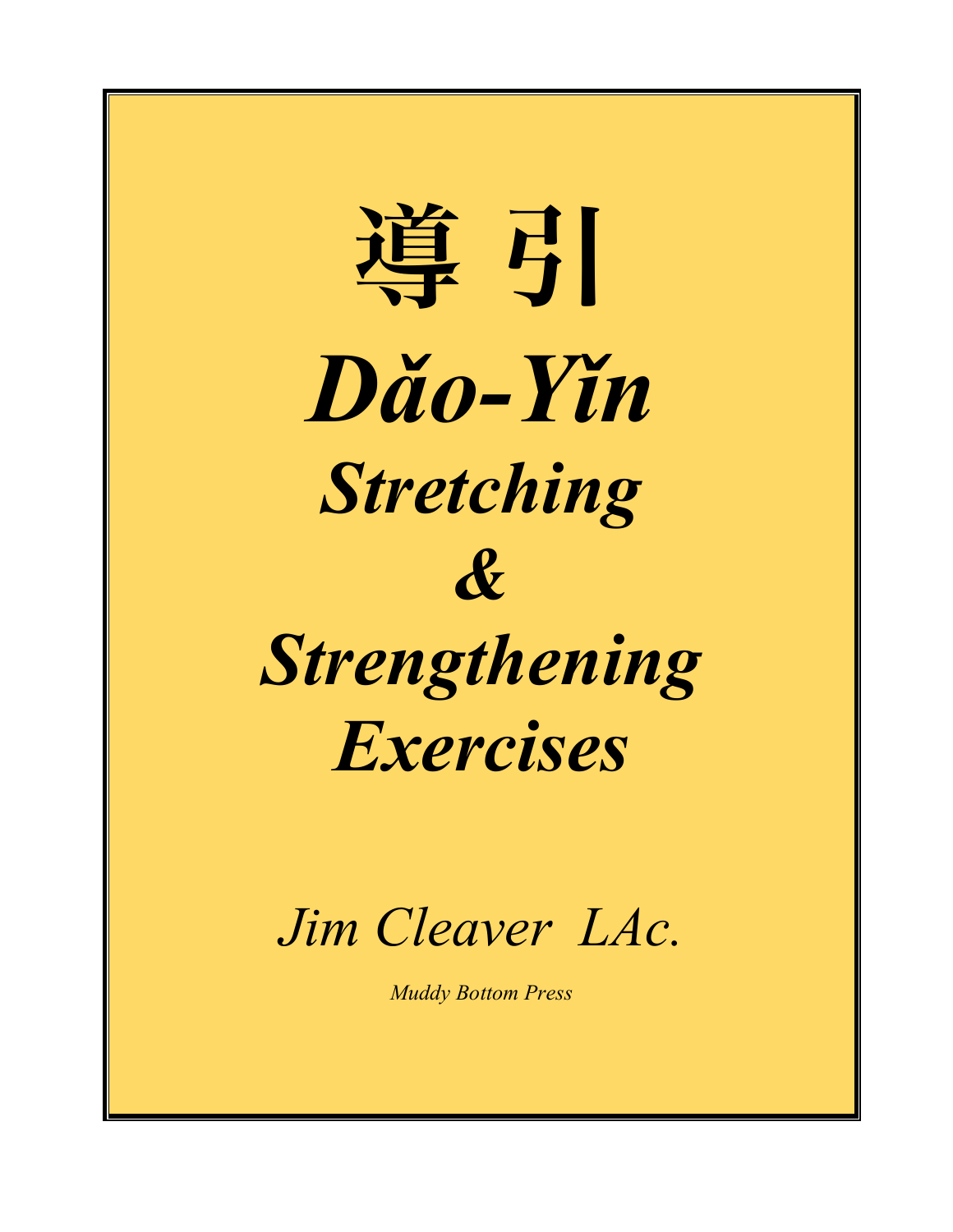# 導引 **Dǎo-Yǐn Stretching & Strengthening Qi Gong**

## **PART I – Stretching**

### **Get Qi & Blood Moving**

- walking: a. strolling, b. mock jogging, c. cross-overs; d. pump arms overhead;
	- e. actual jogging in place face 8 directions (CL or CCL)
	- *optional:* sprint 10-20 seconds &/or hopping & jumping jacks
- arch & dome back (isolate sections: lumbar, mid, whole back)
- feet close, pull hip/pevis back, pushing opposite knee forward
- feet wide, brace knee and twist spine L & R:
	- a. quick twists b. working gaze upward
	- c. work back down with brief hold
	- d. hold and look back toward opposite toes and breathe focus on waist (inflating  $\&$  deflating)
- push away heaven  $\&$  earth (a. open your sides, lengthen your arms, b. add neck stretch watching hands  $\&$  guiding qi)
- waist circles L & R (hulu hoop) (mind & breath in lower dan-tian)
- arch & flatten low back (while **pressing points** along spine=jia-ji; inner BL; outer BL, repeat jia ji or most sensitive line)

### *NECK*

• roll shoulders – backward & forward (~6 circles each way) *repeat with thumbs out, then in*

- neck stretching: arc head & neck L&R:
	- a. hang head forward (arc left & right)
	- b. hang laterally (ear to shoulder) (small arcs)
	- c. reach out  $\&$  away with opposite arm to accentuate stretch add weight, then traction, then massage
	- d. finish with one complete head circle in each direction (both hands massage head, neck & shoulders)
- neck strengthening: pressing against resistance
	- 1. Hand on forehead, 2. Back of head, 3. Side: ear toward shoulder, 4. Side: look/twist L & R
		- (3 rounds: hold/resist for 3 count; then 4 count, then 5 count)
			- Finish with alternating head circles and with more vigorous scalp scrub

### *SHOULDERS*

- bow stance (one foot forward, knees bent, low back flat), rub beginning of lung channel (Lu-1 & 2)
	- \* rotate arm & shoulder (breathe into shoulder joint while rotating)
	- A. forward circling, 3 palm positions: a. palm down/swimming; b. chop; c. palm up
	- B. then backward circling with reaching and twisting arm
	- C change stance/feet and repeat on other side
- double arm swing to integrate sides: alternate arms crossing palms in, then out
	- a. inward circles b. outward circling
- shoulder drops (release entire shoulder girdle) (exaggerate breathing & breath sounds)

## *ARMS & HANDS*

- extend wrists & stretch forearms (yin channel/forearm stretch) last time hold against thigh, then release
- flex wrists  $&$  rotate forearms/fingertips in  $&$  out (yang channel twist)
- alternate making fist & extending fingers (play with different directions/angle of hands)
	- a. palms down; b. thumbs up; palms up/forward; d. palms out/tumbs down
	- wiggle fingers into kneading
	- snap fingers & shake out hands
- shoulder drops (shoulders front to back as well as up & down; then oscillating let arms swing freely)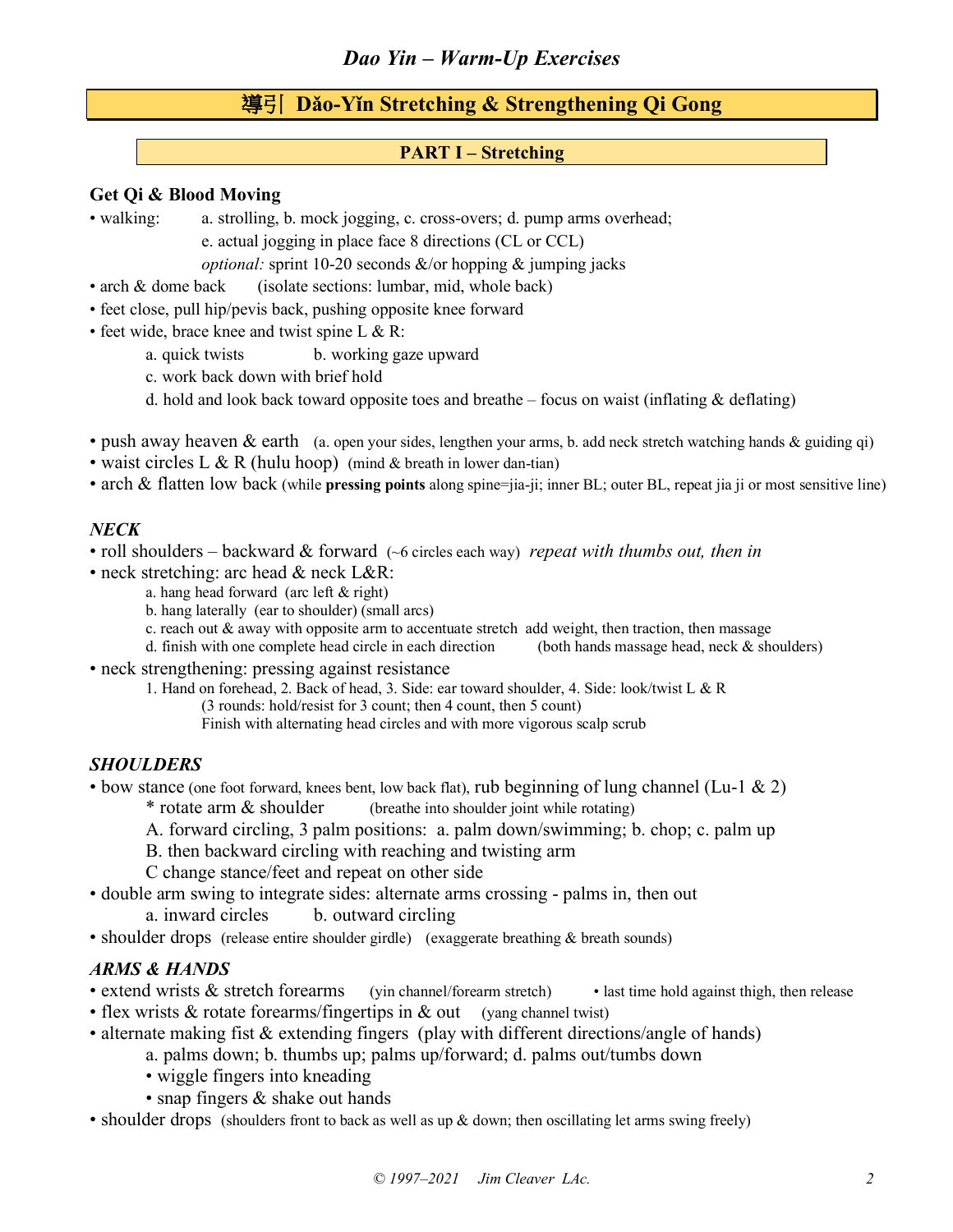## *LEGS & HIPS*

- hip rotations: first pivot on ball/toe of foot (both legs) then pivot on heel (both legs)
- bend toes back while pushing ankle forward L  $\&$  R then alternate like walking
- rotate laterally onto outsides of foot (stretch GB/fibularis)
	- heels up and down to strengthen calves (can add hands/wrists like EV exercise)
	- step out rest on heel and pull toes back to stretch calves alternate L&R, rotate to sides variation
	- stretch dorsum of foot, alternating L&R
	- finish by rotating ankles (use toe of shoe as pivot point) (can skip when barefoot)
	- hug knee to chest/armpit stretch hip  $\&$  gluts hold  $\&$  balance (3x to each side, adding movement)
	- pull heel to buttocks stretch quads  $\&$  knee hold  $\&$  balance (3x to each side, adding movement)
	- add half lotus stretch L & R
	- step out laterally into easy adductor stretch
		- shifting weight, push knee out over Bubbling Spring, look straight ahead, keep eyes level shift & hold - add turning from waist to look L & R (full  $180^\circ$ )
	- iliacus lunge (push off back toes to rock weight, open whole pelvic area)
	- psoas stretch (repeat lunge, stabilize, then push off knee to arch torso back)
	- deep adductor stretch: walk on hands to move stretch around
	- squat a. lace fingers behind head, round back (GV) b. straighten spine, push out on knees with elbows
	- ankle/achilles stretch (lean chest over one knee & rock heel off ground) both sides
	- calf & back of knee stretch alternate sides, push heels to floor
	- back of body (tent) stretch (sacrum to the sky, stretch spine, open GV)
	- hang, breathe into back (dangle arms/shoulders, neck & head)

Hamstring stretch: alternately bend  $&$  straighten knees

- a. touch tops of toes
- b. under toes (hold big toe)
- c. cup heels
- d. squeeze up calves, thighs, gluts and back to knees
- e. massage knees: (all four sides, all six channels)

backs (BL); outside (GB); front lateral (ST); front medial (Sp); medial (Lr), complete (Kd) finish with patellas

Knee strengthening: *stance is shoulder width & parallel*

- a. little knee dips
- b. *feet together* dip & circle (both directions)
- *step back to shoulder width*
- c. deep sit downs/squats 10-12x (thighs parallel to ground, keep knees over Bubbling Spring) (let it burn before you quit, strengthen quads to strengthen knees)
- d. add resistance: 1. push in on knees 2. pull outward on knees

### Windmills:

*bend knees and touch ground with elbows (or as close as you can) then roll up and release arms* go into waist circles  $6-8x$  – then repeat in opposite direction

*watch the space between your hands as you circle*

*roll up keeping wide stance and bring forearms together*

• phoenix eating its ashes: quadratus-lumborum & hamstring stretch

a. slide one foot behind other heel line, hands reach to lateral leg above ankle) hold and breathe

b. massage back of leg, tap low back opposite side, follow BL channel to small toe (BL-67)

• spine twist (deep horse, brace  $\&$  push off knees L  $\&$  R, stretch eyes  $\&$  neck too)

+ hold position look back to opposite foot – breathe into lower dan-tian

• step up into wu-ji or carry on into part II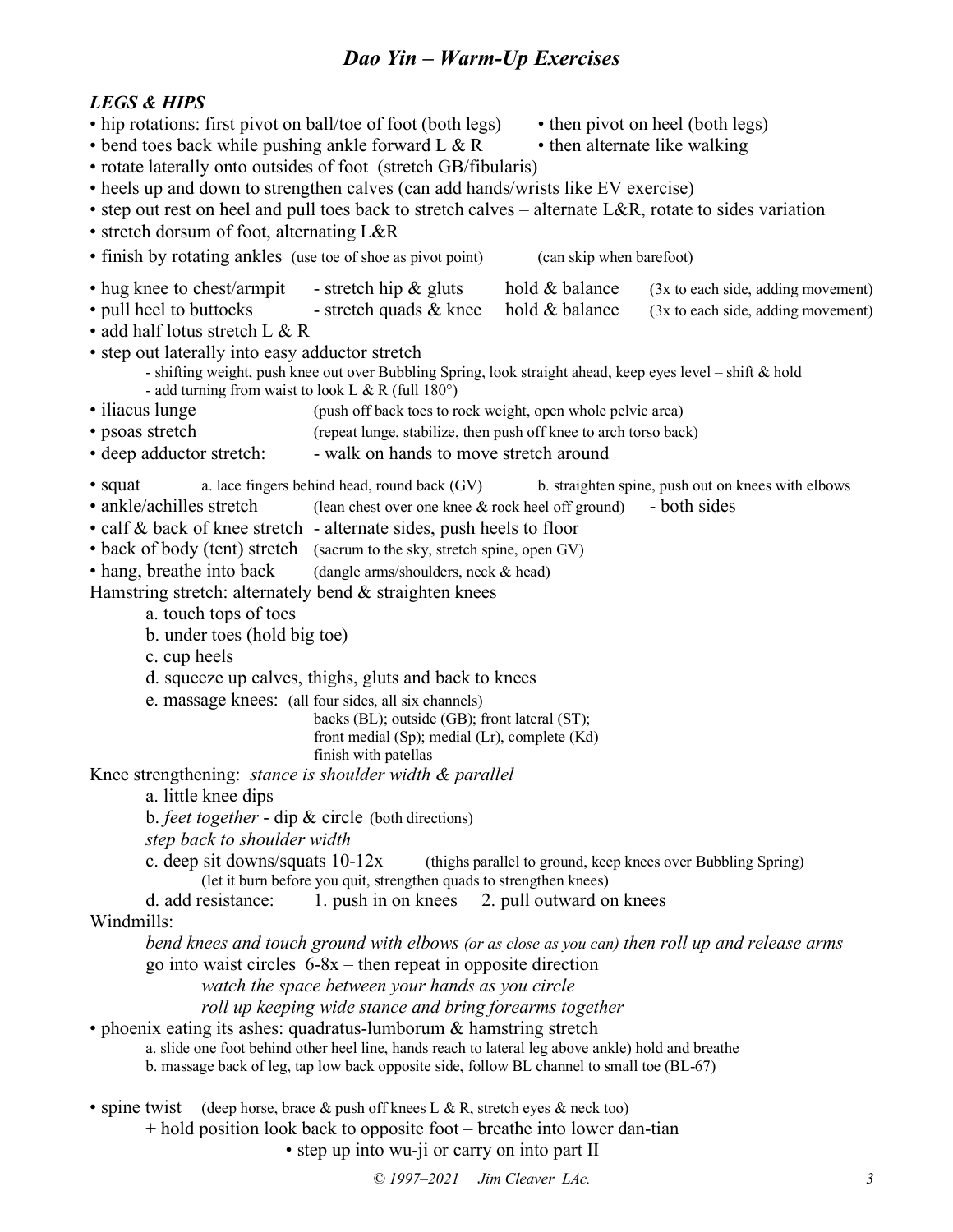## **PART II – Strengthening Set**

### **Side Bends & Waist Twists:**

A. hand on side of head

B. Arm overhead adds wt.

C. lateral Twisting: 1. palm down 1a. hang back eyes closed move head around / work jaw 2. rotate palm up 2a. hang back eyes open / watch the sky move head around / work jaw / look as far back and down as you can

come up and **hang forward** - arms folded –

a. let spine relax & lengthen esp. lumbars & cervicals

b. let your face melt

c. dangle head front to back – then side to side 6-8x each – then repeat

### **Arm & Shoulder Series: (one direction effort, opposite direction is relaxed – then reverse) ~ 6x in each direction**

- 1. resistance going back / relax forward open your chest / reverse
- 2. float up / pull down (imaginary bar behind your head) / reverse: effort up / float back down
- 3. drift around to front and pull back as if rowing / reverse row

4. hook fingers and pull into solar plexus , elbows up in back / reverse into pushing the mountain

5. elbows up to side imaginary wt. on top /

squeeze back to sides (elbows touch at tip of 11th rib, Lr-13 (Sp mu pt & Influential pt for all zang)

6. arms hang down pull up to ear level / reverse pushing down with effort from clavicle level

7. elbows out rotate arms up & back / then down and in

### *Walk feet in almost together:*

| 8. biceps curls:           | A thumbs up B. thumbs out $\sim$ 6x each                                                        |  |  |  |  |
|----------------------------|-------------------------------------------------------------------------------------------------|--|--|--|--|
| 9. deltoid lifts:          | A. arms straight – lifting and lowering buckets of wet sand                                     |  |  |  |  |
|                            | 10. triceps extentions: A. thumbs forward looking straight ahead – hold tight in full extension |  |  |  |  |
|                            | B. thumbs out / look L $\&$ R over shoulder alternate sides                                     |  |  |  |  |
|                            | C. thumbs in / look all the way to fists again alternating sides                                |  |  |  |  |
|                            | D. elbow overhead, tricep pull laterally L & R $3x(3-4-5$ count)                                |  |  |  |  |
| 11. arms bent $90^\circ$ : | effort back and forth across body in both directions                                            |  |  |  |  |
| 12. shake:                 | A. up&down B. front to back C. oscillating: arms swing freely                                   |  |  |  |  |
|                            |                                                                                                 |  |  |  |  |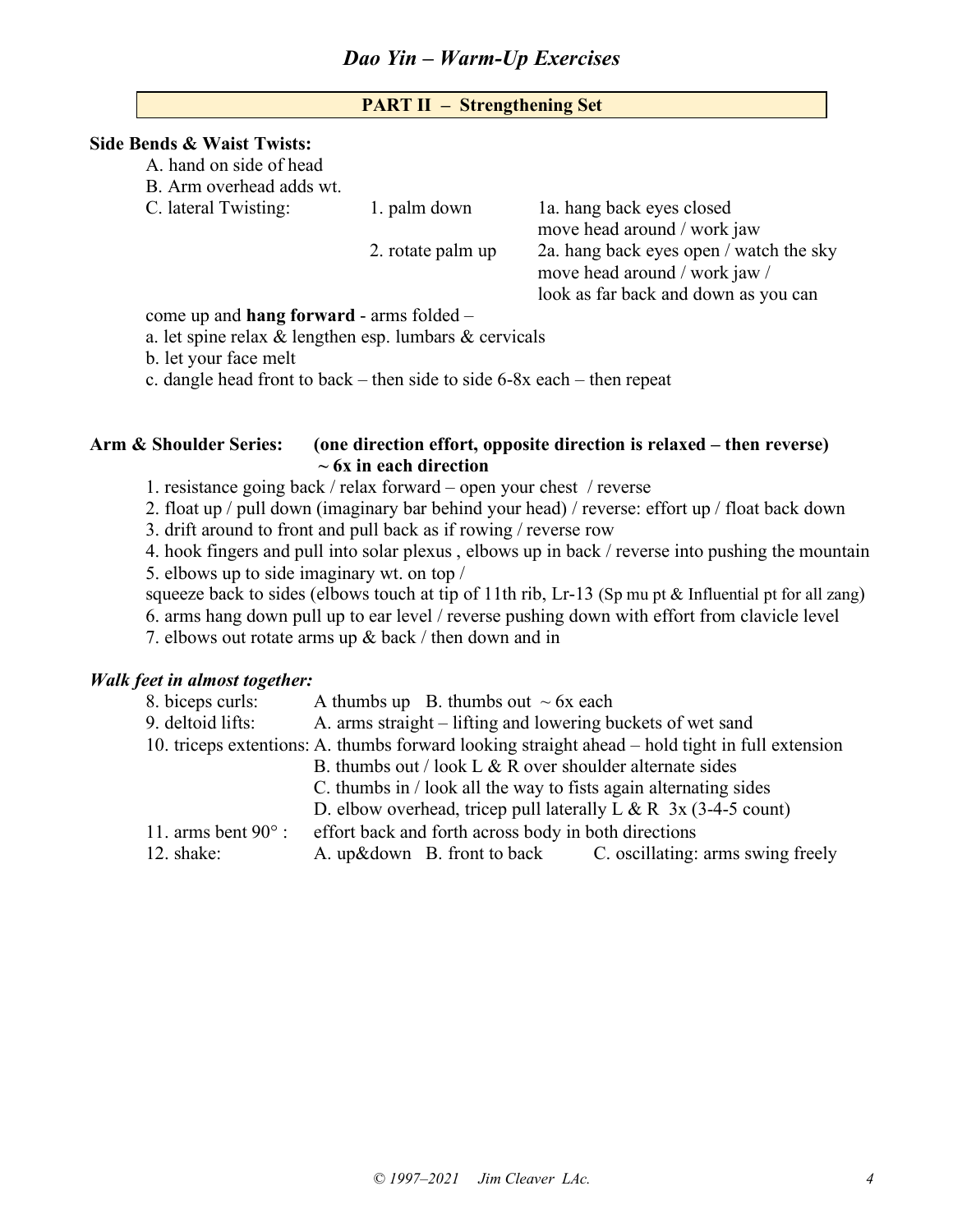# *LEGS*

## **Hip & Leg Series**

|                         |  |                                          | Rotate knee forward $12x$ finish with leg pointing behind alternate pointing toes & heels |  |  |
|-------------------------|--|------------------------------------------|-------------------------------------------------------------------------------------------|--|--|
|                         |  | 3 sets: A. 3 count B. 4 count C. 5 count |                                                                                           |  |  |
| Switch sides and repeat |  |                                          |                                                                                           |  |  |

Rotate Hip backward: point toes and reach for maximize radius 12x each side

\* here we sometimes count in Chinese 1-12 [yi-er-san-si-wu, liu, qi, ba, jiu, shi – shi-yi, shi-er] Tap: work around hip/pelvis / fist turn over miday to get knuckle into GB-30

finish with knuckle scrub on GV/sacrum working laterally back to GB-30 (Huan Tiao) This works all 6 leg channels  $+$  GV/Du mai [3 yin flow up: Kd-Lr-Sp]

[3 yang flow down: ST-GB-BL]

Emphasize with your tapping accordingly.

End with small pelvic circling / tilting pelvis through all axis.

## Leg Lifts (lift/raise from hip – alternate pointing toes  $\sim$  6-12x, then heel 6-12x)

- 1. to front (quads/ST) 6 toes, 6 heels  $(6+6)$
- 2. 45° (sartorius/Sp) 8x

3. 90° (TFL/GB) 6+6

4. 45° (glut medius & minimus/GB 8x

5. straight back (glut maximus/BL) 6+6

*Relax into pelvis small rotations L&R 6-8x in each direction followed by tapping Repeat on other side*